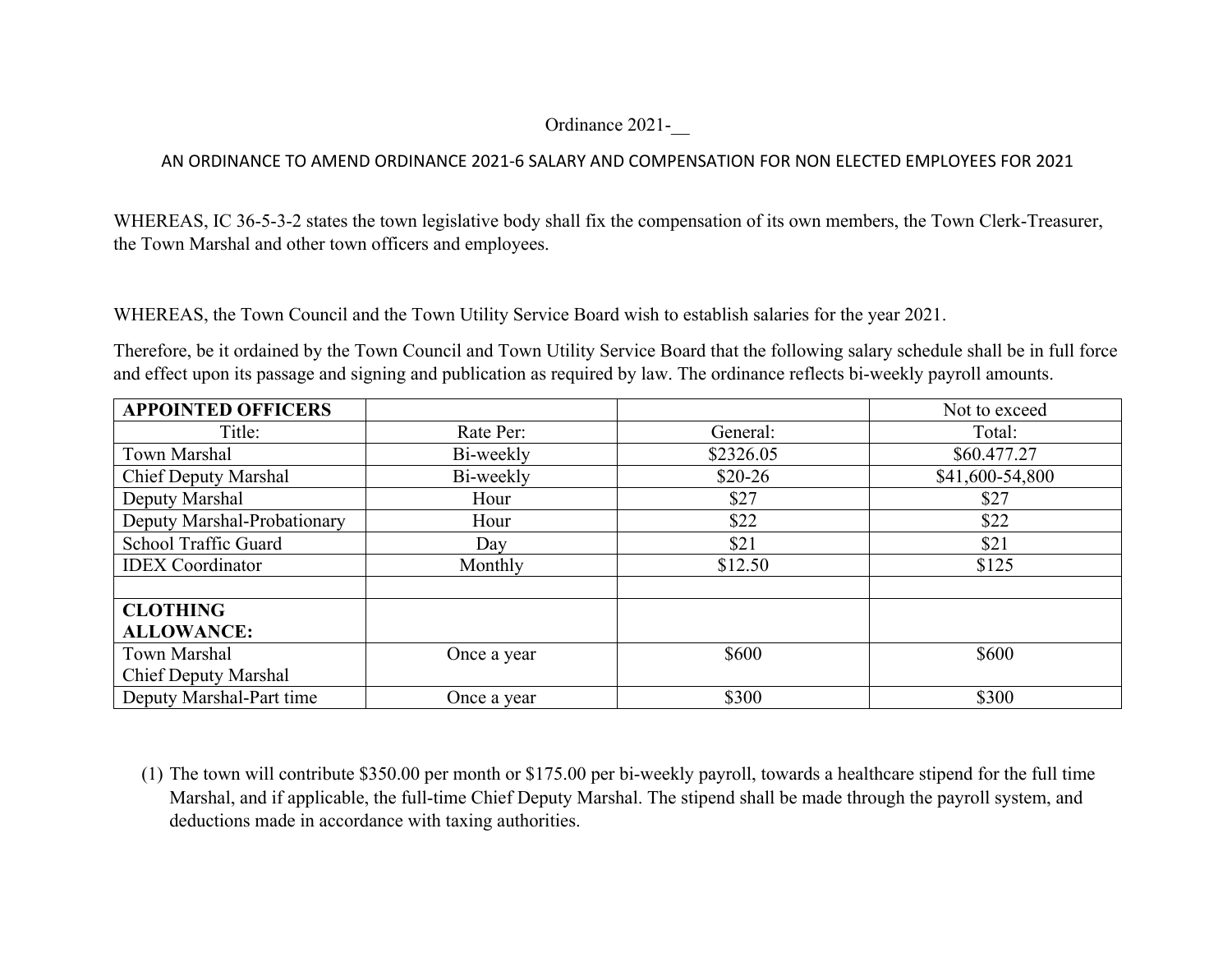- (2) The employee is responsible for the employee's portion of PERF. The town shall pay the employer's portion of PERF on behalf of the Town Marshal and the Chief Deputy Marshal.
- (3) Clothing allowance shall be paid to all officers with their January 2021 payroll.

| <b>Town Employees</b> |           |          |        |             |      |                   |                     |
|-----------------------|-----------|----------|--------|-------------|------|-------------------|---------------------|
| Title:                | Rate Per: | General: | Water: | Wastewater: | MVH: | Total:            | <b>Annual Rate:</b> |
| Laborer               | Hour      | N/A      | N/A    | N/A         | 100% | <b>UP TO \$20</b> | Varies based on     |
|                       |           |          |        |             |      |                   | hours               |
| Utility               | Bi-weekly | 25%      | 25%    | 25%         | 25%  | \$2099.62         | \$54,590.12         |
| Superintendent        |           |          |        |             |      |                   |                     |
| <b>Utility Clerk</b>  | Hour      | N/A      | 50%    | 50%         | N/A  | $$10-20$          | Not to exceed 29    |
|                       |           |          |        |             |      |                   | hours               |

(1) The town will contribute \$350.00 per month or \$175.00 per bi-weekly payroll, towards a healthcare stipend for the full time Utility Superintendent. The stipend shall be made through the payroll system, and deductions made in accordance with taxing authorities.

(2) The employee is responsible for the employee's portion of PERF. The town shall pay the employer's portion of PERF on behalf of the full time Utility Superintendent.

(3) Clothing allowance in the amount of \$325 shall be paid to the Utility Superintendent with their January 2021 payroll.

(4) Fund charged will vary based on duties performed.

(5) Hours shall not exceed 40 per week unless prior authorization is acquired.

## (6) **2021 Holiday Schedule**

New Year's Day- January 1, 2021 Martin Luther King, Jr.- January 18, 2021 President's Day- February 15, 2021 Good Friday- April 2, 2021 Memorial Day- May 31, 2021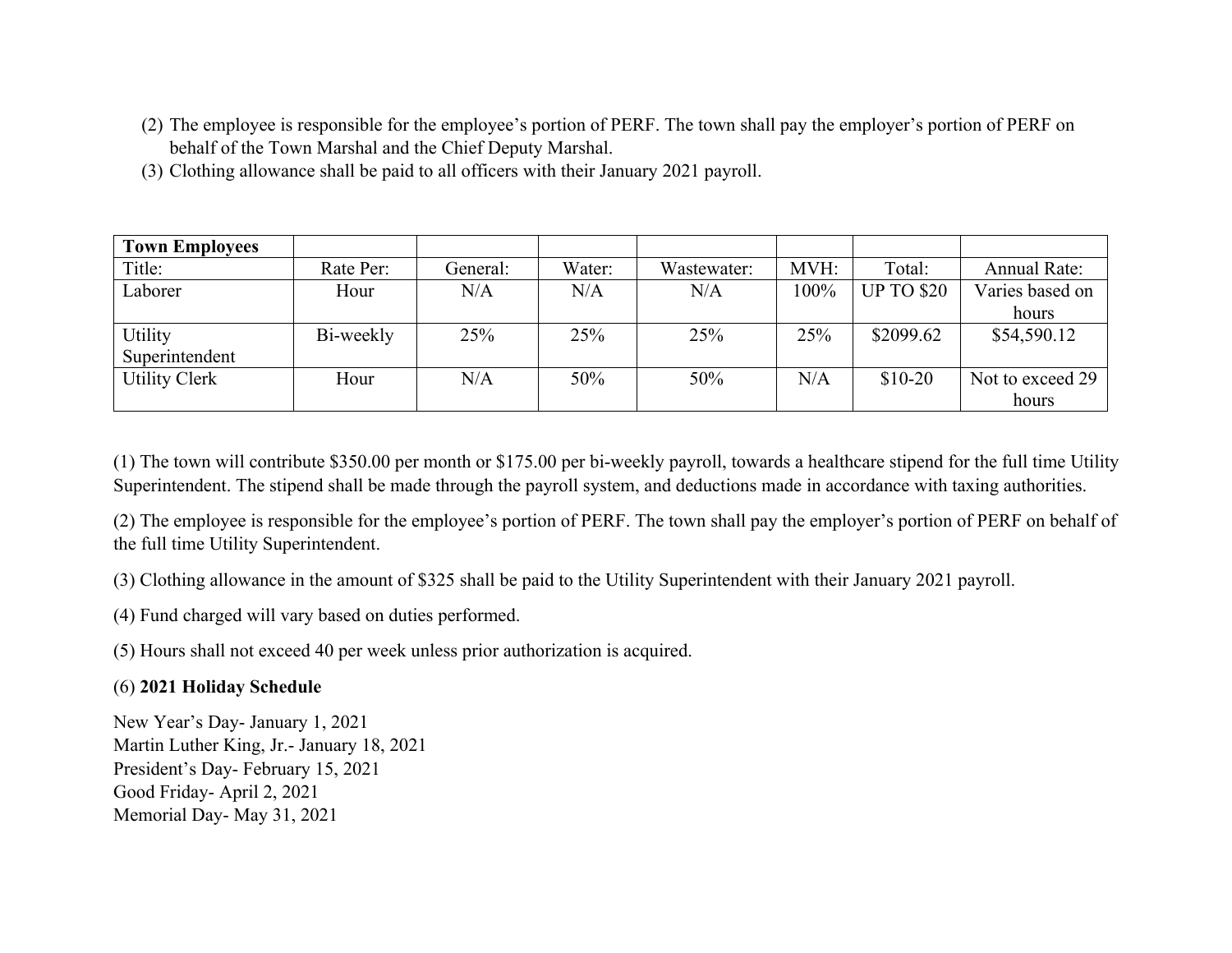Independence Day- (observed) Monday July 5, 2021 Labor Day- September 6, 2021 Columbus Day- October 11, 2021 Veterans Day- November 11, 2021 Thanksgiving Day- November 25, 2021 Thanksgiving Holiday- November 26, 2021 Christmas Eve Holiday- December 24, 2021 Christmas Day Holiday- December 25, 2021

**1 Floating Holiday Will be awarded on January 1 each year for eligible employees to be used in a full-day increment observed at the discretion of the employee and their supervisor. To be eligible for floating holiday you must have successfully completed your probationary period.**

The Personnel Policy Manual, as adopted on the 5<sup>th</sup> day of November 2012, and as updated from time to time, is incorporated herein. Leave of absences and other personnel policies are addressed in this manual.

In addition to the above salaries established above, the amount of \$25,898 shall be appropriated in the town budget for the town attorney's annual salary. Attorney hours will be billed at the hourly rate of \$200 per hour for the town attorney and \$190 per hour for attorney Kayla Grimes and paralegal hours will be billed at \$115 per hour. The amount of \$2500 shall be appropriated for the 4<sup>th</sup> quarter of 2021 for the firm of Ryan, Moore, Cook, Triplett, & Albertson, LLP.

This ordinance is adopted in compliance with the Indiana Code 36-5-3-2, mandating the town legislative body to establish salaries for town officials, officers and employees.

This ordinance shall be in full force and effect upon its passage and signing and publication as required by law.

Introduced on the First Reading on the day of , 2021.

Introduced on the Second Reading on the \_\_\_\_\_\_ day of  $\qquad \qquad .2021$ 

MOTION TO ADOPT ON SECOND READING BY MADE BY TOWN COUNCIL MEMBER , AND SECONDED BY TOWN COUNCIL MEMBER  $\qquad \qquad .$